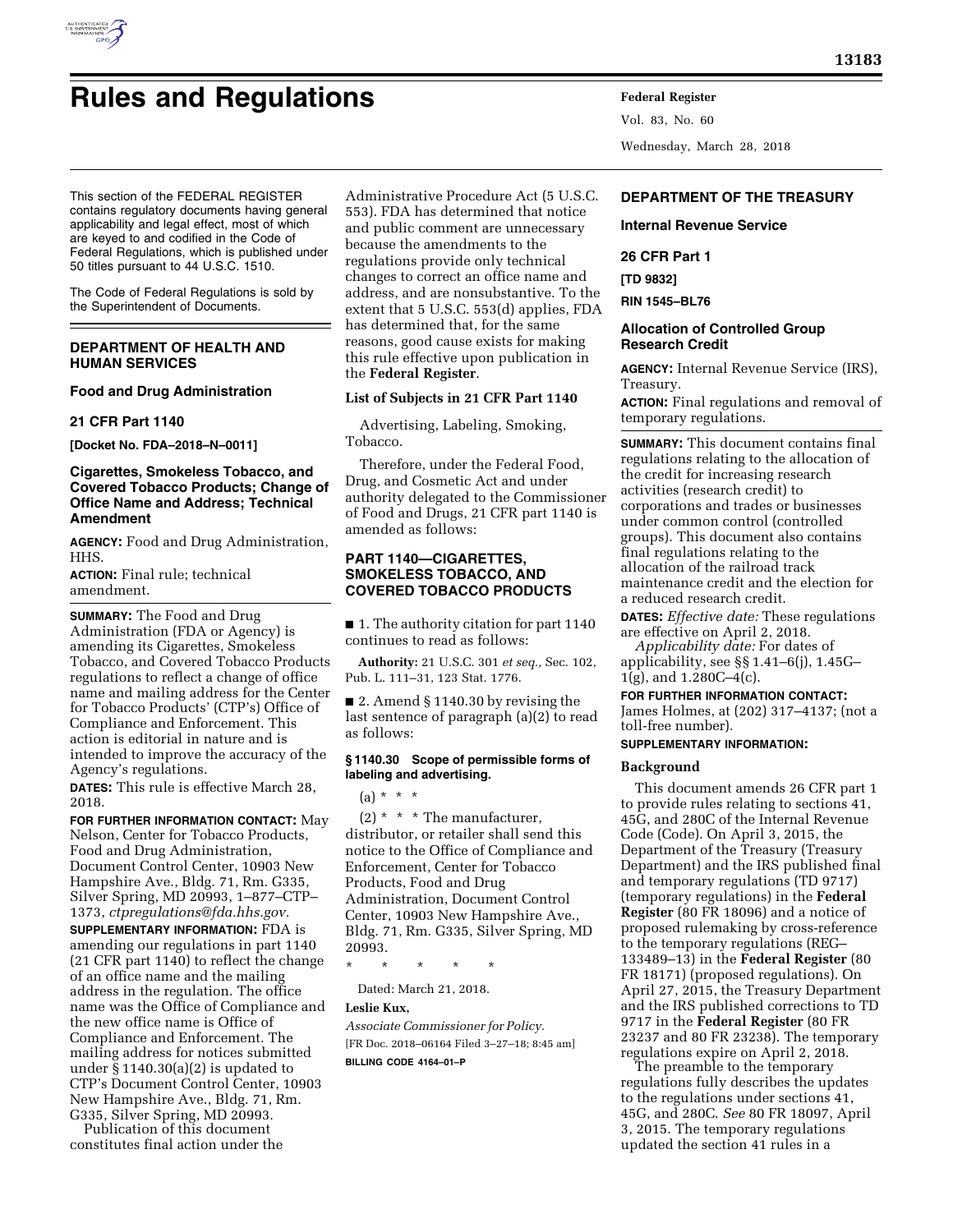manner that is consistent with the amendments made to section  $41(f)(1)(A)(ii)$  and section  $41(f)(1)(B)(ii)$ contained in Section 301(c) of the American Taxpayer Relief Act of 2012, Public Law 112–240, H.R. 8 (ATRA). The temporary regulations also updated the regulations under § 1.45G–1(f) and an example under § 1.280C–4(b)(2) because they are based on the rules of section 41(f) in effect before the ATRA amendments.

One written comment responding to the proposed regulations was received. No requests for a public hearing were made and no public hearing was held. After consideration of the comment, the proposed regulations are adopted without change by this Treasury decision.

## **Summary of Comment and Explanation of Provisions**

No comments were received related to the proposed regulations under section 41 or section 280C. One commenter requested the regulations under § 1.45G–1(f)(8) be amended to explicitly provide that qualified railroad track maintenance expenditures (QRTMEs) associated with a track assignment reside with the assignee (and not with the track owner) when there has been an intra-group track assignment. Revising those rules is beyond the scope of these regulations. Therefore, the Treasury Department and IRS decline to adopt the comment.

#### **Effect on Other Documents**

The temporary regulations are obsolete for taxable years beginning on or after April 2, 2018.

# **Special Analyses**

Certain IRS regulations, including these, are exempt from the requirements of Executive Order 12866, as supplemented and reaffirmed by Executive Order 13563. Therefore, a regulatory impact assessment is not required. Because the final regulations do not impose a collection of information on small entities, the Regulatory Flexibility Act (5 U.S.C. chapter 6) does not apply. Pursuant to section 7805(f) of the Code, the notice of proposed rulemaking that preceded the final regulations was submitted to the Chief Counsel for Advocacy of the Small Business Administration for comment on their impact on small business. No comments were received on the proposed regulations.

These final regulations provide necessary guidance for corporations that file a consolidated return regarding the allocation of the group credit to members of certain controlled groups of

corporations and trades or businesses under common control. It is necessary to provide this administrative relief for these controlled groups as of April 2, 2018, the expiration date of the temporary regulations, to remove impediments to claiming the research and railroad track maintenance credits and making the election for a reduced research credit. Accordingly, good cause is found for dispensing with a delayed effective date pursuant to 5 U.S.C. 553(d).

#### **Drafting Information**

The principal author of these regulations is James Holmes, Office of the Associate Chief Counsel (Passthroughs and Special Industries). However, other personnel from the Treasury Department and the IRS participated in their development.

#### **List of Subjects in 26 CFR Part 1**

Income taxes, Reporting and recordkeeping requirements.

#### **Amendments to the Regulations**

Accordingly, 26 CFR part 1 is amended as follows:

# **PART 1—INCOME TAXES**

■ **Paragraph 1.** The authority citation for part 1 is amended by revising the sectional authority entires for §§ 1.41–6 and 1.280C–4 and adding a sectional authority for § 1.45G–1 in numerical order to read in part as follows:

**Authority:** 26 U.S.C. 7805 \* \* \*

\* \* \* \* \*

\* \* \* \* \*

Section 1.41–6 also issued under 26 U.S.C. 41(f)(1) and 1502.

Section 1.45G–1 also issued under 26 U.S.C. 45G(e)(2).

\* \* \* \* \* Section 1.280C–4 also issued under 26 U.S.C.

 $280C(c)(4)$ . \* \* \* \* \*

■ **Par. 2.** Section 1.41–6 is amended by revising paragraphs (c), (d)(1) and (3), (e), and (j)(4) and (5) to read as follows:

# **§ 1.41–6 Aggregation of expenditures.**

\* \* \* \* \* (c) *Allocation of the group credit.* The group credit is allocated to each member of the controlled group on a proportionate basis to its share of the aggregate of the qualified research expenses, basic research payments, and amounts paid or incurred to energy research consortiums taken into account for the taxable year by such controlled group for purposes of the credit. For purposes of paragraphs (c), (d), and (e) of this section, qualified research

expenses, basic research payments, and amounts paid or incurred to energy research consortiums are collectively referred to as QREs.

(d) *Special rules for consolidated groups*—(1) *In general.* For purposes of applying paragraph (c) of this section, members of a consolidated group who are members of a controlled group are treated as a single member of the controlled group.

\* \* \* \* \*

(3) *Special rule for allocation of group credit among consolidated group members.* The portion of the group credit that is allocated to a consolidated group is allocated to each member of the consolidated group on a proportionate basis to its share of the aggregate of the QREs taken into account for the taxable year by such consolidated group for purposes of the credit.

(e) *Examples.* The following examples illustrate the provisions of paragraphs (c) and (d) of this section.

*Example 1. Controlled group.* A, B, and C are a controlled group. A had \$100x, B \$300x, and C \$500x of qualified research expenses for the year, totaling \$900x for the group. A, in the course of its trade or business, also made a payment of \$100x to an energy research consortium for energy research. The group's QREs total 1000x and the group calculated its total research credit to be \$60x for the year. Based on each member's proportionate share of the controlled group's aggregate QREs, A is allocated  $$12x$ ,  $B $18x$ , and C  $$30x$  of the credit.

*Example 2. Consolidated group is a member of controlled group.* The controlled group's members are D, E, F, G, and H. F, G, and H file a consolidated return and are treated as a single member (FGH) of the controlled group. D had \$240x, E \$360x, and FGH \$600x of qualified research expenses for the year (\$1,200x aggregate). The group calculated its research credit to be \$100x for the year. Based on the proportion of each member's share of QREs to the controlled group's aggregate QREs for the taxable year D is allocated \$20x, E \$30x, and FGH \$50x of the credit. The \$50x of credit allocated to FGH is then allocated to the consolidated group members based on the proportion of each consolidated group member's share of QREs to the consolidated group's aggregate QREs. F had \$120x, G \$240x, and H \$240x of QREs for the year. Therefore, F is allocated \$10x, G is allocated \$20x, and H is allocated \$20x.

\* \* \* \* \*

(j) \* \* \*

(4) *Taxable years beginning after December 31, 2011.* Paragraphs (c),  $(d)(1)$  and  $(3)$ ,  $(e)$ , and  $(j)(4)$  and  $(5)$  of this section apply to taxable years beginning on or after April 2, 2018. For taxable years ending before April 2, 2018, see § 1.41–6T as contained in 26 CFR part 1, as revised April 1, 2017.